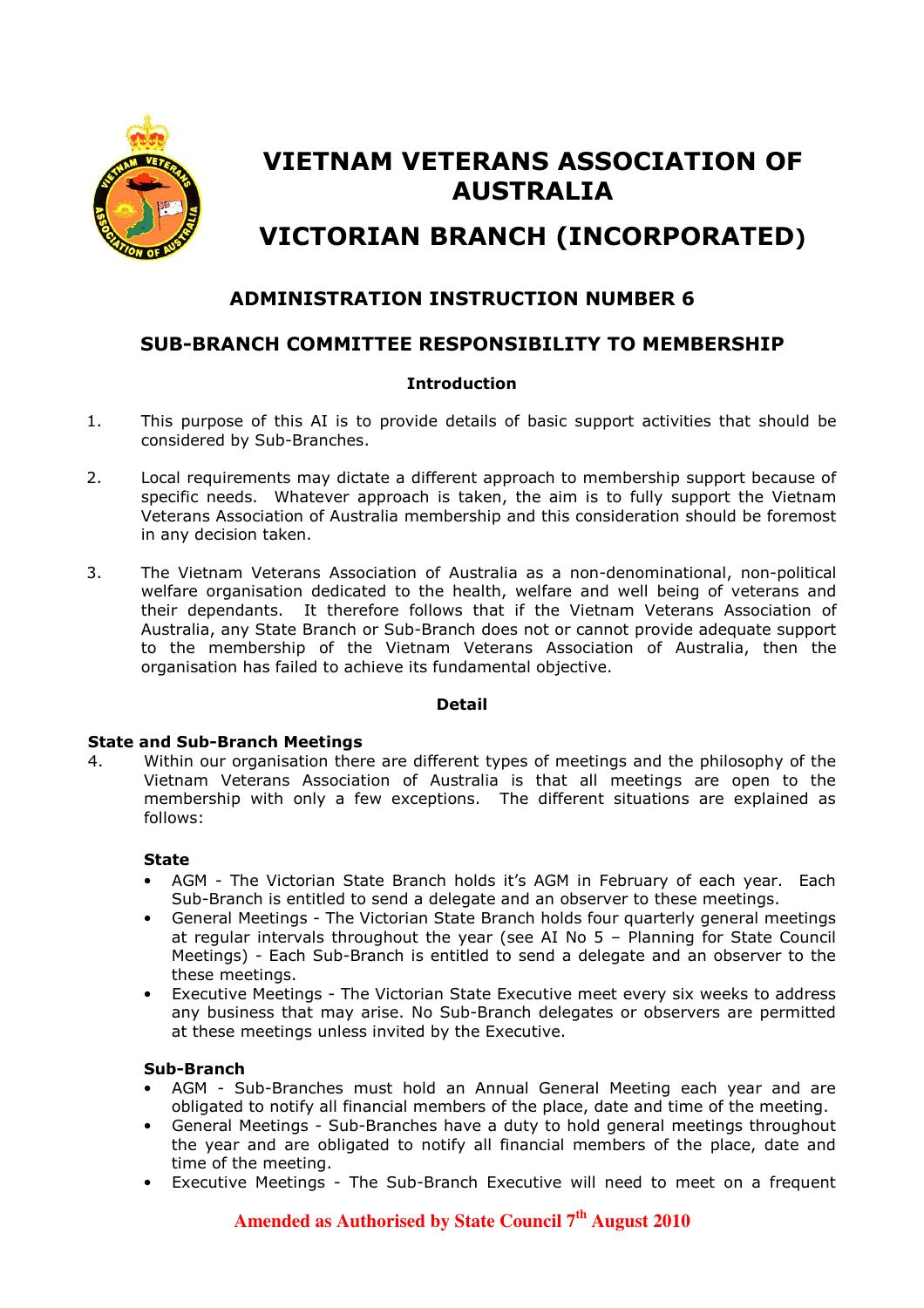basis to ensure the day to day business of the Sub-Branch is conducted efficiently and in the best interests of the Sub-Branch and its members.

## Confidential Matters

• All confidential or contentious matters that need to be discussed without exposure to the general membership must be discussed at a closed Committee Meeting.

## Membership

- 5. Subscription renewal Notices. Part 5 of AI No 14 (Membership) provides advice the sending of annual subscription notices.
- 6. Membership Records. Part 9 of AI No 14 (Membership) provides advice on membership records.
- 7. Membership Cards. Part 4 of AI No 14 (Membership) provides advice regarding membership cards.
- 8. Nonfinancial and Recovery of Lost Members. Part 8 of AI No 14 (Membership) provides advice on nonfinancial and the recovery of lost members.
- 9. **Every Member is a valued member**. There is any number of other means to service the Vietnam Veterans Association of Australia membership and when the occasion arises the members support should never be taken for granted. Every member should be made to feel that they are a valued member of the Sub-Branch and the Vietnam Veterans Association of Australia

## Financial Records

- 10. It is essential that financial records be properly maintained. The Vietnam Veterans Association of Australia depends on the financial contribution of its members, its fund raising activities and donations from various sources to support the Vietnam Veterans Association of Australia in achieving its objective of being a 'welfare based' organisation.
- 11. Receipts must be issued for any incoming monies i.e. subscriptions, fund raising monies, donations as soon as possible after the monies have been received but should occur within 48 hours of being received. These monies should be paid into the relevant general or welfare account as required.
- 12. Where a donation of goods has been made, the Sub-Branch should write to the supplier acknowledging the supply of the item and thanking them for their donation and interest.

## Newsletter

- 13. It is absolutely essential that each Sub-Branch produce a regular newsletter, which has clear objectives to keep the membership informed of activities and other relevant matters.
- 14. As a guide such a newsletter may comprise of:
	- President's Report,
	- The latest welfare information,
	- Social and local notices,
	- Reproduce with acknowledgement veteran's information from other publications,
	- Provide the names and contact information for the sub-branch committee, and report on the proceedings at State and National Council meetings.